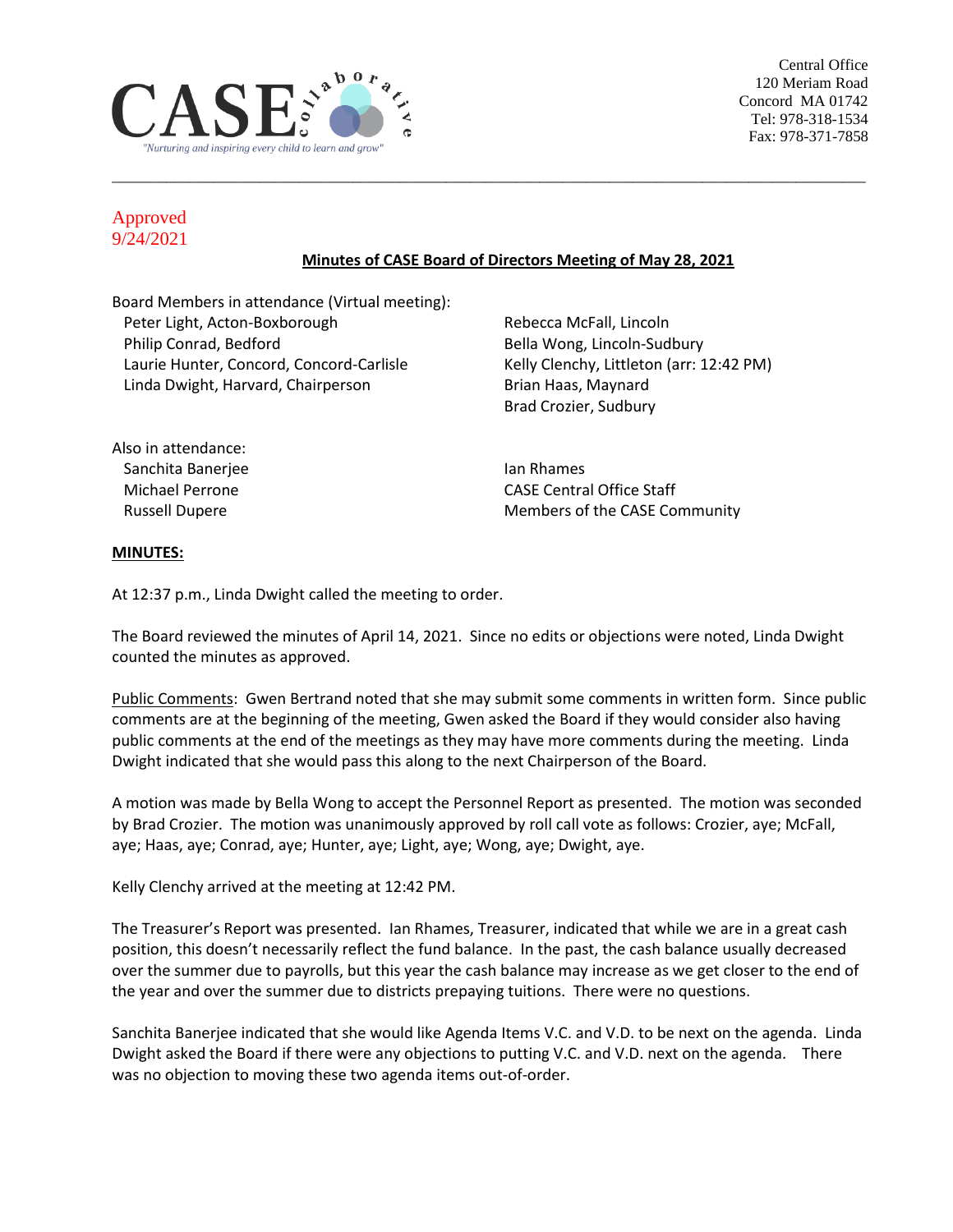

Approved 9/24/2021

By regulation, the Board is required to annually evaluate the Treasurer. Bella Wong moved to accept the treasurer's evaluation as presented and to authorize the Board Chair to sign the evaluation on the Board's behalf. Philip Conrad seconded the motion. The motion was unanimously approved by roll call vote as follows: Crozier, aye; McFall, aye; Haas, aye; Conrad, aye; Hunter, aye; Light, aye; Wong, aye; Dwight, aye; Clenchy, aye.

 $\_$  ,  $\_$  ,  $\_$  ,  $\_$  ,  $\_$  ,  $\_$  ,  $\_$  ,  $\_$  ,  $\_$  ,  $\_$  ,  $\_$  ,  $\_$  ,  $\_$  ,  $\_$  ,  $\_$  ,  $\_$  ,  $\_$  ,  $\_$  ,  $\_$  ,  $\_$  ,  $\_$  ,  $\_$  ,  $\_$  ,  $\_$  ,  $\_$  ,  $\_$  ,  $\_$  ,  $\_$  ,  $\_$  ,  $\_$  ,  $\_$  ,  $\_$  ,  $\_$  ,  $\_$  ,  $\_$  ,  $\_$  ,  $\_$  ,

The next item to be discussed was the transfers of monies into the OPEB Trust for FY21. Michael Perrone and Ian Rhames asked the Board to vote, a little different this year. They are recommending that the vote of the transfer should be an amount that is up to \$100,000. Mr. Perrone indicated that he is hoping to have more funds at the end of the year due to receiving more tuition revenue due to an increase in student enrollment. This amount would be split between transportation and program budgets.

Russell Dupere indicated that it is unusual to have an "up to amount". He indicated that an actual amount is needed for the vote.

Linda Dwight asked if we could get an amount today to transfer into the trust fund. Mike Perrone said \$50,000 is the amount we had talked about originally, and \$50,000 is a good starting number.

Peter Light said his understanding, from past years, is that whatever we don't vote into the OPEB Trust will just roll into cumulative surplus, and even if we exceed the allowable 25% surplus, we can always choose next year to roll money into the OPEB Trust. He doesn't see the urgency to push the limit at this meeting.

Kelly Clenchy indicated that we could match what was transferred last year into the OPEB Trust (\$30,000) and if we have money remaining, we can re-adjust as the year goes on.

A motion was made by Kelly Clenchy to transfer \$30,000 into the OPEB Trust Fund. Peter Light seconded the motion. The motion was unanimously approved by roll call vote as follows: Clenchy, aye; Crozier, aye; McFall, aye; Haas, aye; Conrad, aye; Hunter, aye; Light, aye; Wong, aye; Dwight, aye.

The Board will revisit the transfer of money into the OPEB Trust in September.

Sanchita Banerjee gave an overview of the FY 22 budgets. The proposed FY22 total CASE budget is \$14,719,090.61 an increase of 0.71% from FY21.

The proposed FY22 Program Budget of \$7,559,928.10 represents a decrease of 2.68% from the FY21 budget. The decrease is primarily due to projected lowered enrollment .

The proposed FY22 ESY Program Budget of \$620,978.00 represents an increase of 15.26% from the FY21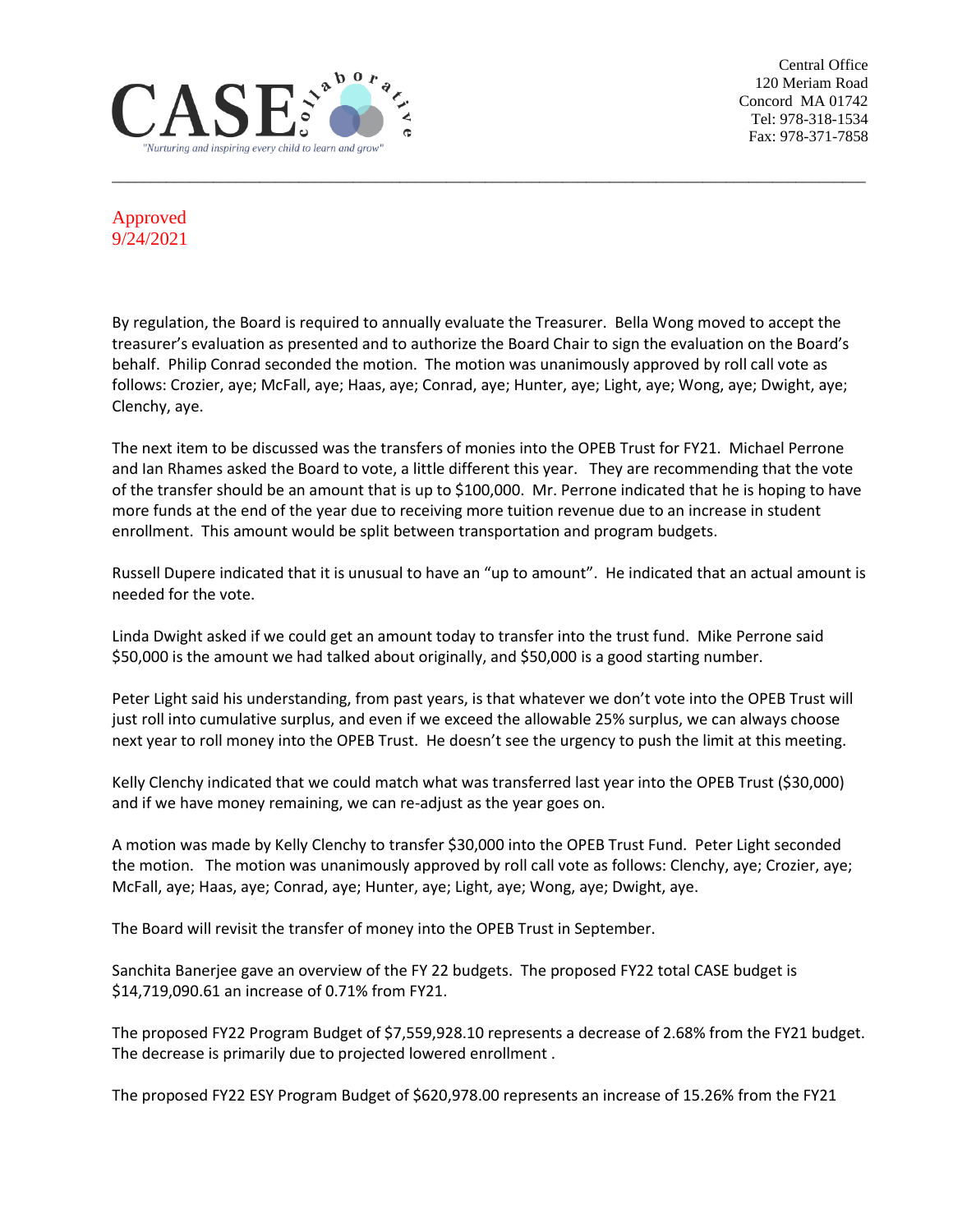

## Approved 9/24/2021

budget. The ESY program budget has been restored to the pre-COVID-19 budget. Last year, the budget was reduced due to the pandemic.

 $\_$  ,  $\_$  ,  $\_$  ,  $\_$  ,  $\_$  ,  $\_$  ,  $\_$  ,  $\_$  ,  $\_$  ,  $\_$  ,  $\_$  ,  $\_$  ,  $\_$  ,  $\_$  ,  $\_$  ,  $\_$  ,  $\_$  ,  $\_$  ,  $\_$  ,  $\_$  ,  $\_$  ,  $\_$  ,  $\_$  ,  $\_$  ,  $\_$  ,  $\_$  ,  $\_$  ,  $\_$  ,  $\_$  ,  $\_$  ,  $\_$  ,  $\_$  ,  $\_$  ,  $\_$  ,  $\_$  ,  $\_$  ,  $\_$  ,

The proposed FY22 Transportation Budget of \$6,538,184.51 represents an increase of 3.65% over the FY21 budget. The increased budget is primarily the restoration of vehicle purchases to the pre-COVID-19 levels.

Linda Dwight asked Sanchita to address a couple of questions that Board members had such as the administrative structure, leadership and the administrative cost share between the program and transportation budgets.

Sanchita reviewed the administrative structure of CASE. She also noted that she will retain the supervision and evaluation of both the assistant director and the principal of CASE. A school psychologist was added to the budget as we don't have a school psychologist on staff. There were no questions.

Linda Dwight asked if anyone had any questions on how the different budgets have the administrative shared costs with the program (60%) and transportation (40%) budgets. There were no questions.

Sanchita Banerjee gave details on the ESY budget. There were no questions on the ESY budget.

Sanchita Banerjee thanked Laurie Hunter for providing space at the Thoreau school in Concord. We are functioning out of two locations for the summer program - Concord and Acton.

Marty Finengan gave details on the transportation budget. Nothing in the budget has changed since the last meeting.

Along with the budget proposal, a change in CASE's tuition fee structure is being proposed. CASE is proposing adjustments to its program tuition rates.

The proposed rate reduction for Learning for Life is based on feedback from key constituents that they were removing students from our program or not referring, due to the tuition rate. The increase in the tuition rates in 2 programs Empower (formerly DD) and Therapeutic Intervention Program (formerly SE) is based on market research district feedback, and our commitment to staffing with appropriate experts; nursing, ABA tutors, and/or clinicians that provide direct service to students and families as part of a multidisciplinary team.

The FY22 fees charged for Assistive Technology (AT) Evaluations and Augmentative and Alternative Communication (AAC) Assessments conducted by CASE's CETT department is proposed to be the same as the current year.

Linda Dwight asked for a motion for the approval of the FY22 budgets as presented. A motion was made by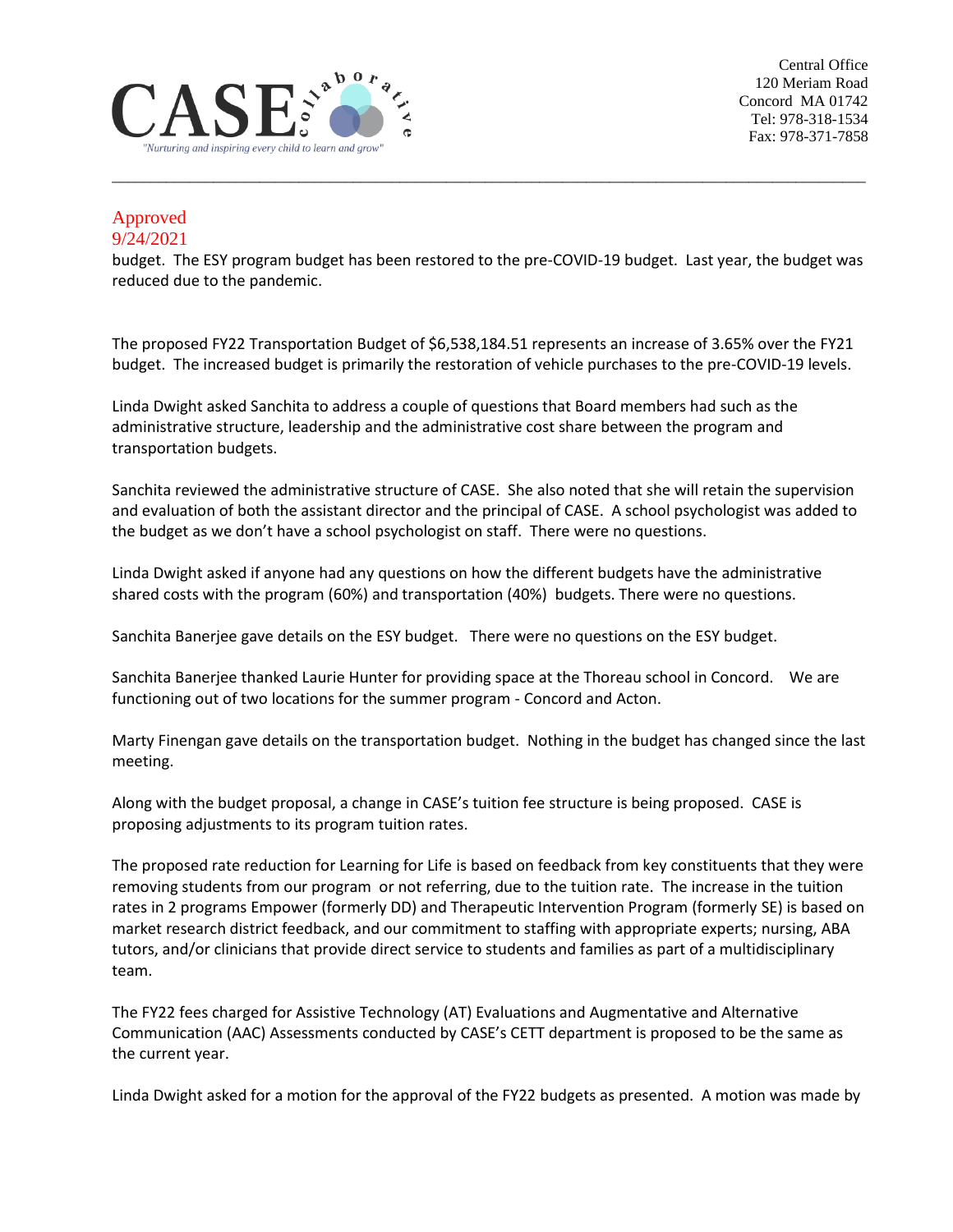

## Approved 9/24/2021

Laurie Hunter to approve the FY22 total budgets (\$14,719,090.61). Kelly Clenchy seconded the motion. The motion was unanimously approved by roll call vote as follows: Wong, aye; Light, aye; Hunter, aye; Conrad, aye; Haas, aye; McFall, aye; Crozier, aye; Clenchy, aye; Dwight, aye.

 $\_$  ,  $\_$  ,  $\_$  ,  $\_$  ,  $\_$  ,  $\_$  ,  $\_$  ,  $\_$  ,  $\_$  ,  $\_$  ,  $\_$  ,  $\_$  ,  $\_$  ,  $\_$  ,  $\_$  ,  $\_$  ,  $\_$  ,  $\_$  ,  $\_$  ,  $\_$  ,  $\_$  ,  $\_$  ,  $\_$  ,  $\_$  ,  $\_$  ,  $\_$  ,  $\_$  ,  $\_$  ,  $\_$  ,  $\_$  ,  $\_$  ,  $\_$  ,  $\_$  ,  $\_$  ,  $\_$  ,  $\_$  ,  $\_$  ,

- Program Budget: \$7,559,928.10
- Summer Budget: \$ 620,978.00
- Transportation Budget: \$6,538,184.51

| FY22 CASE MEMBER RATE SHEET                                                                                   |            |                    |                       |                       |                                   |                             |
|---------------------------------------------------------------------------------------------------------------|------------|--------------------|-----------------------|-----------------------|-----------------------------------|-----------------------------|
|                                                                                                               |            |                    |                       |                       |                                   |                             |
|                                                                                                               | LFL        |                    | <b>EMPOWER</b>        |                       | <b>EMPOWER</b>                    | <b>TIP</b>                  |
|                                                                                                               |            | (DD-INT)           | (ASD)                 |                       | (DD)                              | (SE)                        |
| <b>Tuition Rate</b>                                                                                           | \$80,000   |                    | \$75,000              |                       | \$75,000                          | \$62,000                    |
| <b>Daily Rate</b>                                                                                             | \$444.44   |                    | \$416.66              |                       | \$416.66                          | \$344.44                    |
| <b>Summer Program</b>                                                                                         | \$5,500    |                    | \$5,500               |                       | \$5,500                           | \$5,500                     |
| <b>Summer Daily</b>                                                                                           | \$220      |                    | \$220                 |                       | \$220                             | \$220                       |
| <b>ADDITIONAL SERVICES</b>                                                                                    |            | <b>ALL STRANDS</b> |                       |                       | <b>CETT TEAMSERVICES</b>          | <b>ALL STRANDS</b>          |
| I: I Teaching Assistant (I.0 FTE)                                                                             |            | \$150/day          |                       | <b>AT Assessment</b>  |                                   | \$1,500                     |
| I: I Teaching Assistant (0.5 FTE)                                                                             |            | \$75/day           | <b>AAC Assessment</b> |                       |                                   | \$1,500                     |
| ABA Tutor (I.0FTE)                                                                                            |            | \$200/day          | Consultation          |                       |                                   | \$200/hour                  |
| ABA Tutor (0.5 FTE)                                                                                           |            | \$100/day          |                       |                       | <b>In-District Contract Fee</b>   | \$1,500                     |
|                                                                                                               |            |                    |                       |                       |                                   |                             |
| ABA Tutor (0.3 FTE)<br>Daily rates are calculated based on 180 school days<br>FY22 CASE NON-MEMBER RATE SHEET |            | \$66/day           |                       |                       | <b>In-District Consultation</b>   | \$200/hour                  |
|                                                                                                               |            |                    |                       |                       |                                   |                             |
|                                                                                                               | <b>LFL</b> |                    | <b>EMPOWER</b>        |                       | <b>EMPOWER</b>                    | <b>TIP</b>                  |
|                                                                                                               |            | $(DD-INT)$         | (ASD)                 |                       | (DD)                              | (SE)                        |
| <b>Tuition Rate</b>                                                                                           |            | \$93,720           | \$89,000              |                       | \$76,250                          | \$65,000                    |
| <b>Daily Rate</b>                                                                                             |            | \$520.67           | \$494.44              |                       | \$423.61                          | \$361.11                    |
| <b>Summer Program</b>                                                                                         | \$6,500    |                    | \$6,500               |                       | \$6,500                           | \$6.500                     |
| <b>Summer Daily</b><br><b>ADDITIONAL SERVICES</b>                                                             | \$260      | <b>ALL STRANDS</b> | \$260                 |                       | \$260<br><b>CETT TEAMSERVICES</b> | \$260<br><b>ALL STRANDS</b> |
| I: I Teaching Assistant (I.0 FTE)                                                                             |            | \$200/day          |                       | <b>AT Assessment</b>  |                                   | \$2,000                     |
| I: I Teaching Assistant (0.5 FTE)                                                                             |            | \$100/day          |                       | <b>AAC Assessment</b> |                                   | \$2,000                     |
| ABA Tutor (1.0FTE)                                                                                            |            | \$250/day          |                       | Consultation          |                                   | \$250/hour                  |
| ABA Tutor (0.5 FTE)                                                                                           |            | \$125/day          |                       |                       | <b>In-District Contract Fee</b>   | \$2,000                     |

Daily rates are calculated based on 180 school days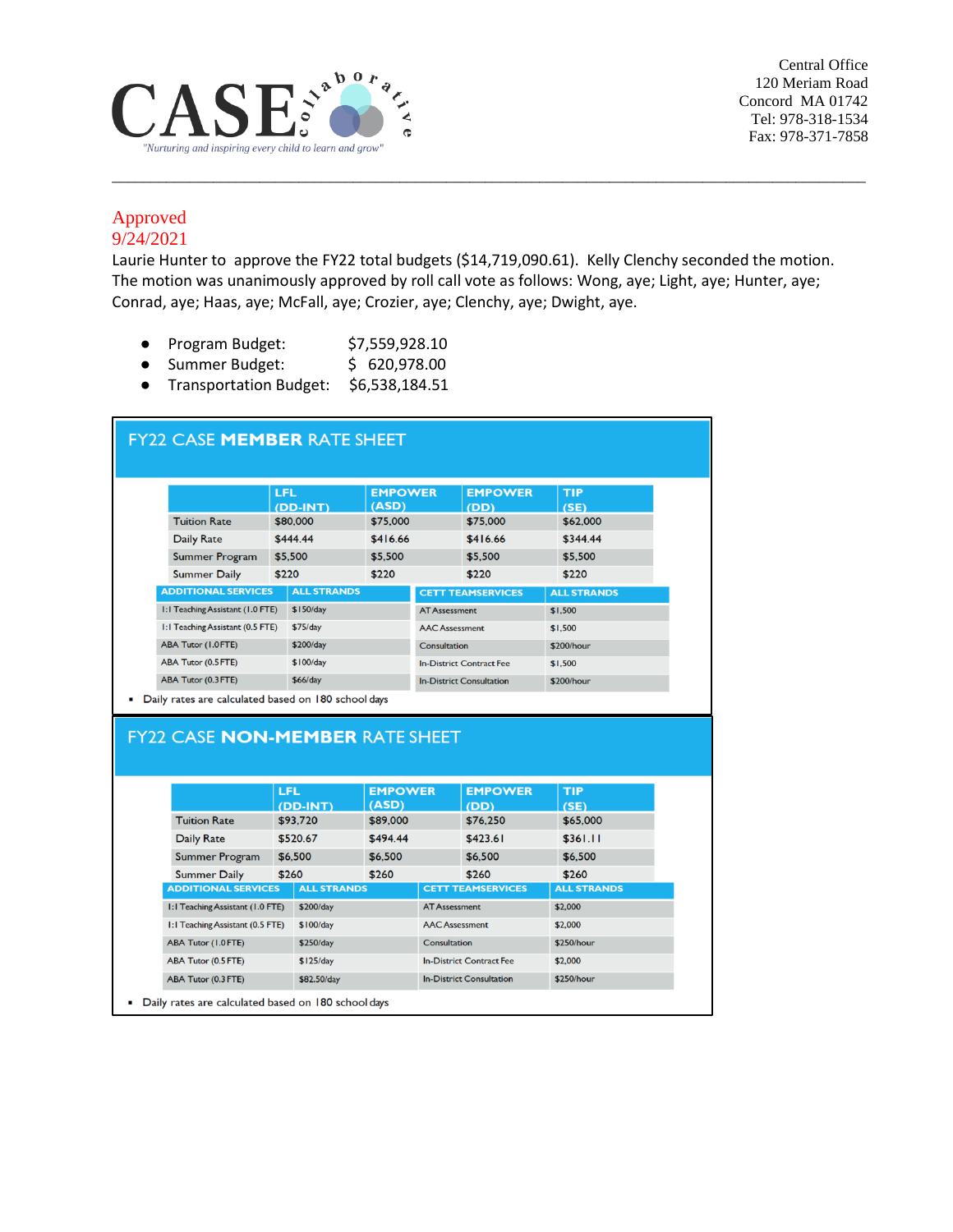

# Approved 9/24/2021

| FY22 PROPOSED FEES FOR CONSULTATION EDUCATION AND TRAINING IN TECHNOLOGY (CETT) |                                                                                                                                                                                           |  |  |  |  |  |
|---------------------------------------------------------------------------------|-------------------------------------------------------------------------------------------------------------------------------------------------------------------------------------------|--|--|--|--|--|
| same as the current year.                                                       | FY22 fees charged for Assistive Technology (AT) Evaluations and Augmentative and Alternative<br>Communication (AAC) Assessments conducted by CASE's CETT department is proposed to be the |  |  |  |  |  |
| <b>FEE STRUCTURE</b><br>AT, AAC Assessments                                     | <b>SAME AS CURRENT</b><br>\$1500 (Member Districts)<br>\$2000 (Non-Member District)                                                                                                       |  |  |  |  |  |
| <b>Consult Rate</b>                                                             | \$200/hr (Member Districts)<br>\$250/hr (Non-Member Districts)                                                                                                                            |  |  |  |  |  |

 $\_$  ,  $\_$  ,  $\_$  ,  $\_$  ,  $\_$  ,  $\_$  ,  $\_$  ,  $\_$  ,  $\_$  ,  $\_$  ,  $\_$  ,  $\_$  ,  $\_$  ,  $\_$  ,  $\_$  ,  $\_$  ,  $\_$  ,  $\_$  ,  $\_$  ,  $\_$  ,  $\_$  ,  $\_$  ,  $\_$  ,  $\_$  ,  $\_$  ,  $\_$  ,  $\_$  ,  $\_$  ,  $\_$  ,  $\_$  ,  $\_$  ,  $\_$  ,  $\_$  ,  $\_$  ,  $\_$  ,  $\_$  ,  $\_$  ,

Linda Dwight thanked Sanchita and her team for all of the work on the budget.

The next item on the agenda was CASE Class - School Space Agreement. Linda Dwight noted that this is not a new topic and has been brought to the Board many times. Sanchita Banerjee noted that we are losing our class placements in the public schools and we have had to close classes for different reasons and have had to consolidate some of these classes. She noted that without space, it is impossible to run our programs. As we are looking at more of our classes in the public schools closing, this is moving us in the direction of our Acton location. Sanchita noted that every level is represented at the Acton location. The space issue is related to the growing enrollment in each of the districts.

For FY22, the space issue is related to the construction of new schools in Acton and Lincoln. Bedford had an increase in preschool enrollment. Both Peter Light and Becky McFall indicated that there are dedicated classrooms for CASE in the construction plans and expect that CASE classes will return once construction is completed. Philip Conrad indicated that the expansion of a preschool program is temporary for one year only and welcomes CASE back to have the 3 classrooms. Sanchita Banerjee noted that in the two classrooms at Maynard High School and Littleton High School, the profiles of the students are becoming more similar and it makes sense to consolidate these two classrooms. She also noted that we don't have a group of students at LIttleton Middle School, so that classroom closed. Brian Haas indicated that he loved having CASE students in their building, but understands there was a need to move the program out to condense the programs to one location.

Both Laurie Hunter and Linda Dwight indicated the need to talk about the philosophical direction of CASE. LInda indicated that CASE needs to stay true to the mission and what is best for the kids.

Becky McFall indicated that if districts have designated space for CASE classes, the districts should commit to that space. She indicated that this topic should be revisited next year to discuss where the programs will be located.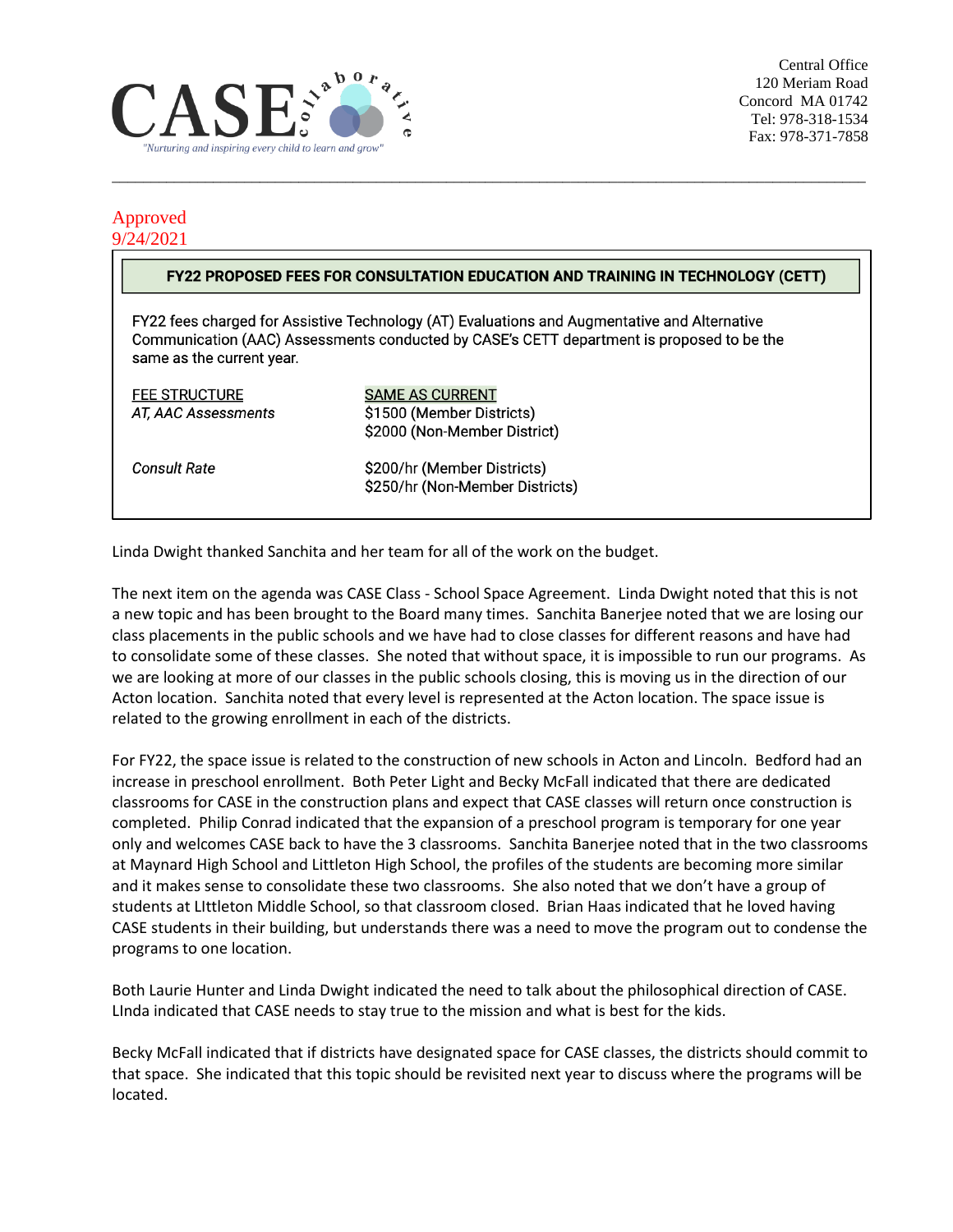

# Approved 9/24/2021

Kelly Clenchy noted that we need to become more competitive. Other collaboratives have students in one building and we need to be more centralized.

 $\_$  ,  $\_$  ,  $\_$  ,  $\_$  ,  $\_$  ,  $\_$  ,  $\_$  ,  $\_$  ,  $\_$  ,  $\_$  ,  $\_$  ,  $\_$  ,  $\_$  ,  $\_$  ,  $\_$  ,  $\_$  ,  $\_$  ,  $\_$  ,  $\_$  ,  $\_$  ,  $\_$  ,  $\_$  ,  $\_$  ,  $\_$  ,  $\_$  ,  $\_$  ,  $\_$  ,  $\_$  ,  $\_$  ,  $\_$  ,  $\_$  ,  $\_$  ,  $\_$  ,  $\_$  ,  $\_$  ,  $\_$  ,  $\_$  ,

A motion was made by Kelly Clenchy to support the consolidation plan as presented. Brian Haas seconded the motion. The motion was unanimously approved by roll call vote: Clenchy, aye; Crozier, aye; McFall, aye; Haas, aye; Conrad, aye; Hunter, aye; Light, aye; Wong, aye; Dwight, aye.

Linda Dwight requested that Sanchita continue to work with staff and family during this transition.

Linda Dwight made a motion to nominate Laurie Hunter to serve as Chairperson of the CASE Board of Directors. Laurie Hunter accepted this nomination. Linda Dwight made a motion to nominate Brad Crozier to serve as Vice-Chairperson of the CASE Board of Directors. Brad Crozier accepted the nomination.

Linda Dwight made a motion to appoint Laurie Hunter to serve as Chairperson and Brad Crozier to service as Vice-Chairperson of the CASE Board of Directors, effective July 1, 2021 - June 30, 2023. Kelly Clenchy seconded the motion. The motions were unanimously approved by roll call vote as follows: Clenchy, aye; Crozier, aye; McFall, aye; Dwight, aye; Wong, aye; Light, aye: Haas, aye; Conrad, aye; Hunter aye.

Sanchita Banerjee provided the Board with an update on her annual goals. Linda Dwight indicated that if there are no objections, she will use Sanchita's annual goals, along with consulting with Laurie, for her review for the end of this year. Linda thanked Sanchita for her great work during this difficult year.

The proposed calendar of meetings for the CASE Board of Directors for FY22 was included in the Board packet.

- September 24, 2021
- November 5, 2021
- December 3, 2021 (Snow date: December 10, 2021)
- February 4, 2022
- March 18, 2022
- May 20, 2022

At 1:59 p.m., a motion was made by Linda Dwight to enter into the Executive Session for the purpose related to contract negotiations with union personnel and return to open session. A roll call vote took place as follows: Clenchy, aye; Crozier, aye; McFall, aye; Haas, aye; Conrad, aye; Hunter, aye; Light, aye; Wong, aye; Dwight, aye.

At 2:10 p.m., the Board returned to open session.

A motion was made by Peter Light to approve the contract with the CASE teachers union for year 3 with a 2% raise. Kelly Clenchy seconded the motion. The motion was unanimously approved by roll call vote as